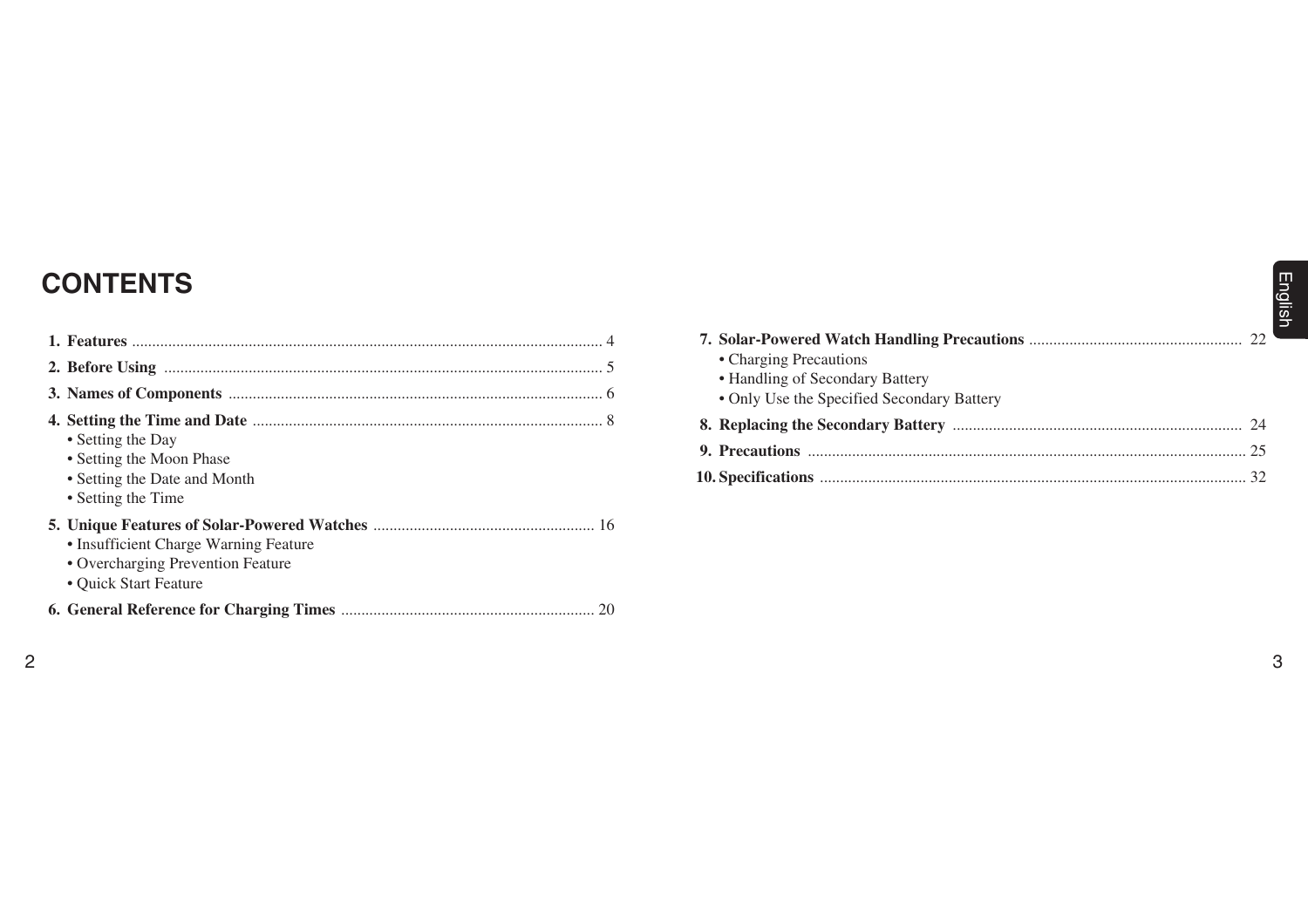## **1. Features**

4

This watch is a solar-powered watch equipped with a solar cell in the watch dial that converts light energy into electrical energy to power the watch. It is also provided with the features described below.

- 1. A secondary battery is used to store electrical energy.
	- This secondary battery is a clean energy battery that does not contain mercury or any other harmful substances.
- 2. This watch is a multi-hand watch that displays the date, day and month using hands of the watch.
- 3. It also features an additional display of the moon phase.

## **2. Before Using**

Before using, please fully charge your watch by exposing the solar cell (watch dial) to light while referring to section 6 entitled "General Reference for Charging Times". Once fully charged, the watch will continue to keep the correct time for about 6 months.

#### **<For Optimum Use of this Watch>**

In order to use this watch comfortably, try to keep the watch amply charged at all times. There is no risk of overcharging no matter how often the watch is charged (Overcharging Prevention Feature). It is recommended to charge the watch everyday.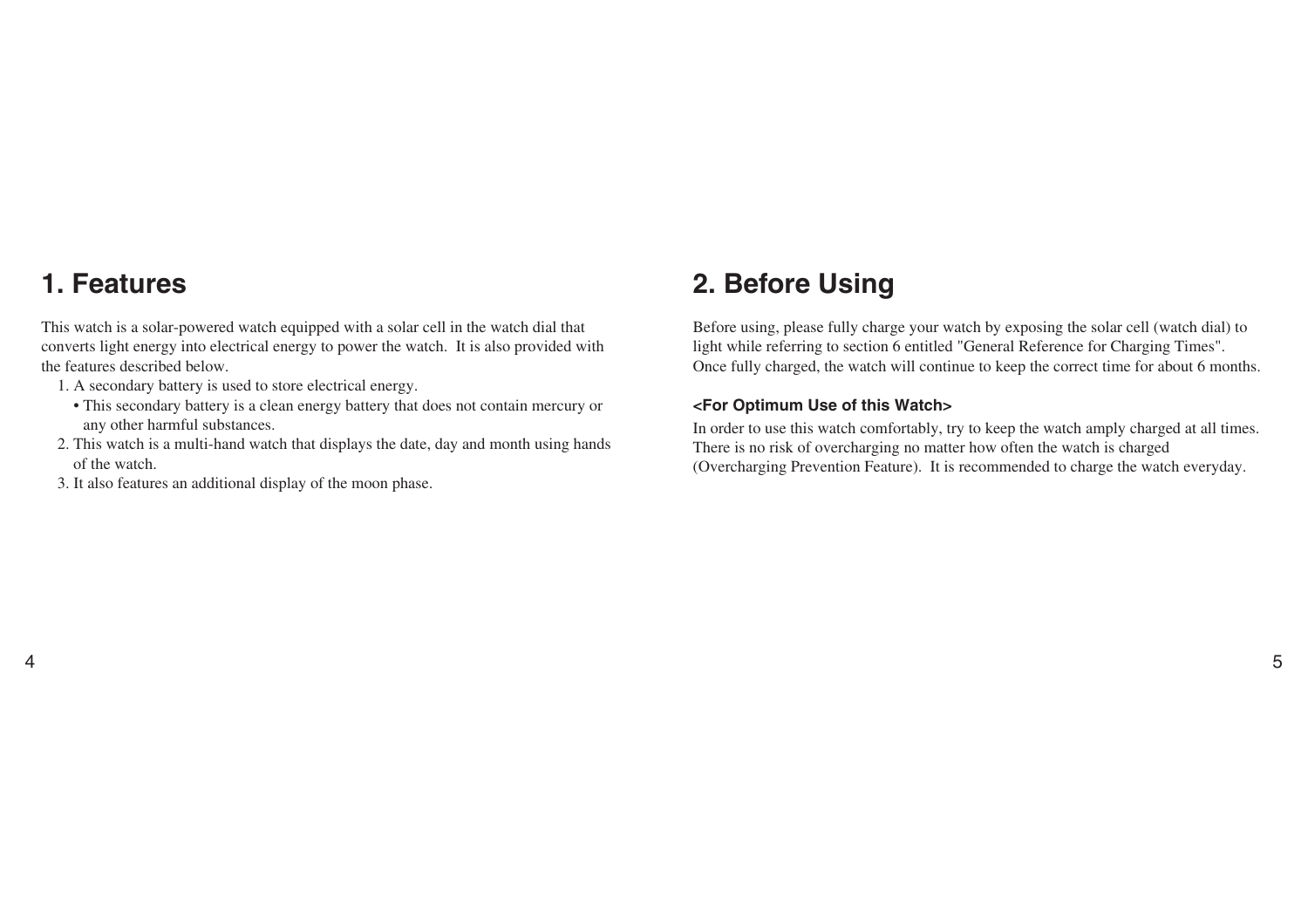

 $\frac{1}{6}$   $\frac{1}{7}$ \* The illustrations shown in this manual may differ from the actual watch you have purchased.



**Screw lock type button**



**Recessed type button** 

#### **Month Correction Button:**

The month correction button is located at the 3:00 position. There are two types of the month correction buttons. One is a screw lock type and the other is a recessed type. Be sure to refer to the section that applies to your button type. Identification can bemade as follows: The screw lock type button has a flat smooth end that protrudes slightly from the end of the screw lock.

The recessed button type has a dimpled appearance at the end.

#### **Screw lock type button**

In the case the month correction button is of the screw lock type, operate the month correction after irst turning the "button cover" around the outside of the button to the left to loosen the screw. The button is unable to operate properly if the screw is not adequately loosened. Once you have finished operating the month correction button, turn the "button cover" to the right and tighten securely. Please note that if the button cover is not adequately tightened, the button may be bent or it may be accidentally depressed while wearing the watch causing the month to be changed inadvertently.

#### **Recessed type button**

The month is changed by simply pressing and releasing the recessed button with a narrow pointed object. There is no screw lock mechanism to release for this type.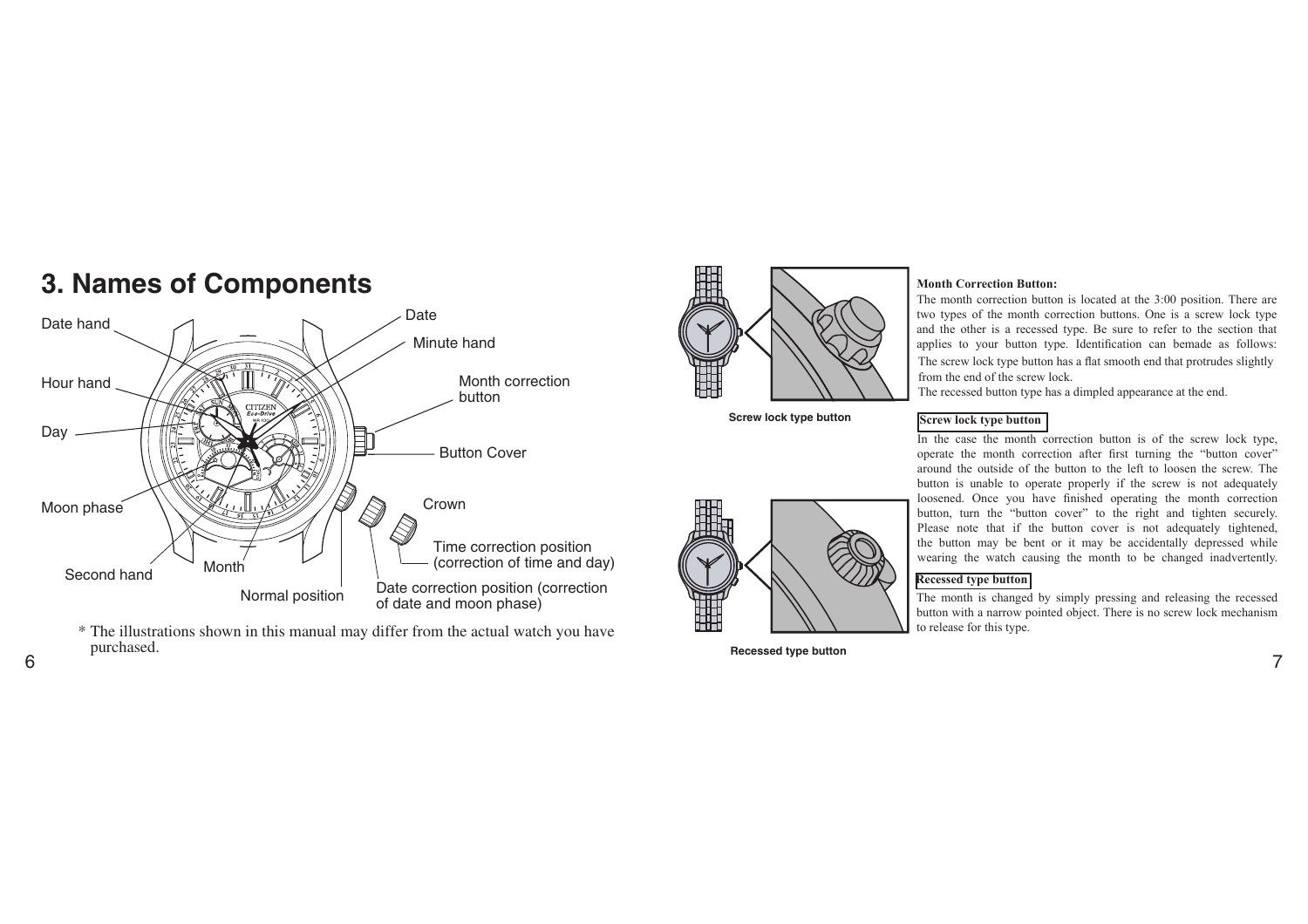## **4. Setting the Time and Date**

When setting the time and date simultaneously, the parameters are set in the order of day, moon phase, date and month and finally time.



8

Return the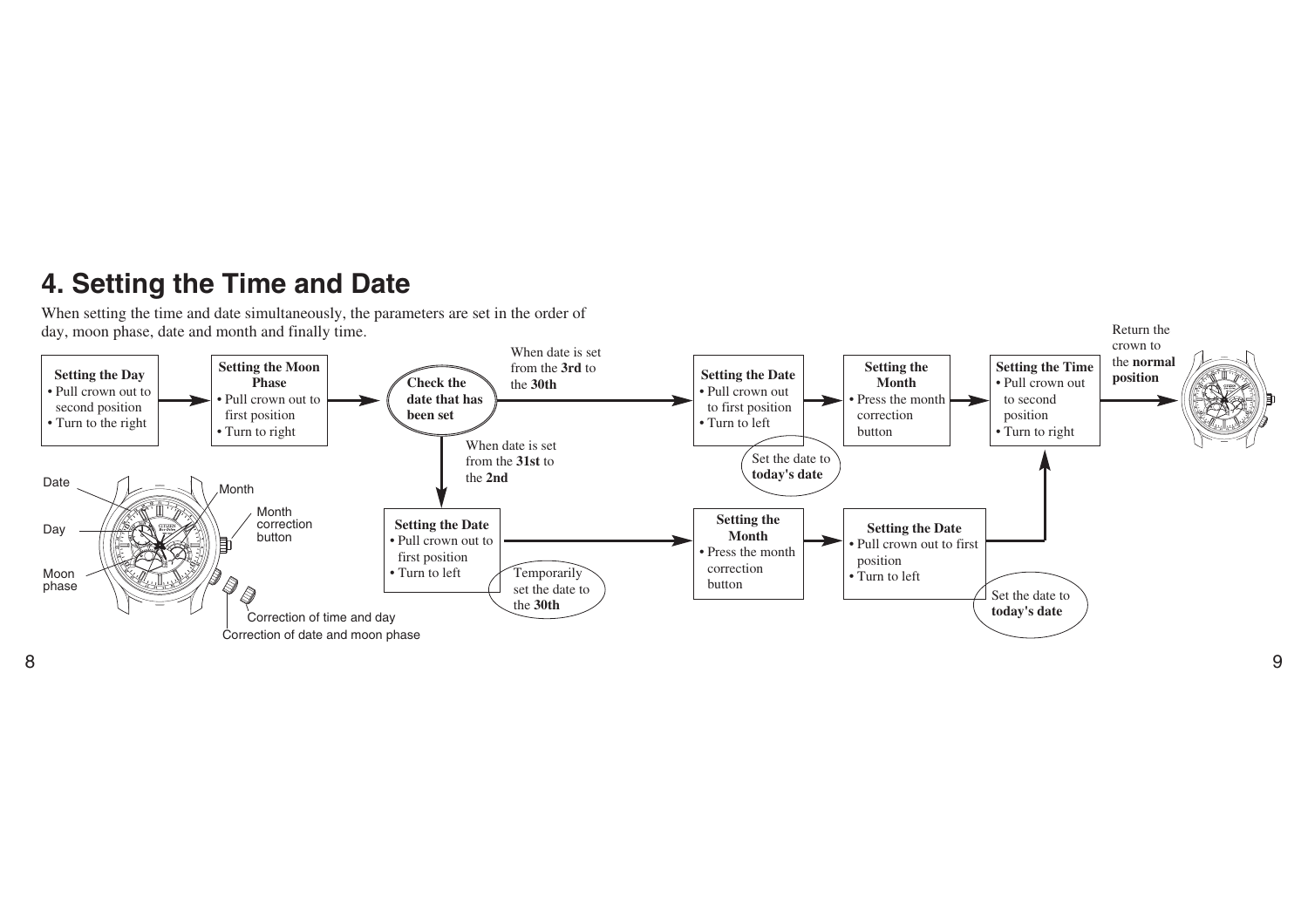## **[Procedure for Setting Time and Date] Setting the Day**

- 1. Pull the crown out to the time correction position (second position).
- 2. Turn the crown to the right (clockwise) and set the day to the current day.
	- The displayed day begins changing at around 12:00 AM and finishes changing at about 5:00 AM.



## **Setting the Moon Phase**

- 1. Pull the crown out to the date correction position (first position).
- 2. Turn the crown to the right (clockwise) and set the current moon phase.
- The moon phase of a particular day can be read from a newspaper and so forth. Set the moon mark while referring to "Reading the Moon Phase" following.

Time correction position (correction of time and day) Normal position  $\overline{D}$   $\overline{D}$  bate correction position (correction of date and moon phase)

## **<Reading the Moon Phase>**

The moon phase display does not display the shape of the moon itself, but rather simply indicates the moon phase. It can be used to provide an approximate indication of the moon phase.

| First quarter<br>New moon<br>Moon age:<br>Moon age:0<br>approx.7<br>(spring tide)<br>(neap tide) |  | Full moon<br>Moon age:<br>approx.15<br>(spring tide) | Last quarter<br>Moon age:<br>approx.22<br>(neap tide) |  |
|--------------------------------------------------------------------------------------------------|--|------------------------------------------------------|-------------------------------------------------------|--|
|                                                                                                  |  |                                                      |                                                       |  |

## **<For More Accurate Setting of the Moon Phase>**

The moon phase can be set more accurately by setting the time during a new moon (when the moon mark cannot be seen: moon phase: 0) or during a full moon (when the moon mark is directly above in the 12:00 direction : moon phase: 15).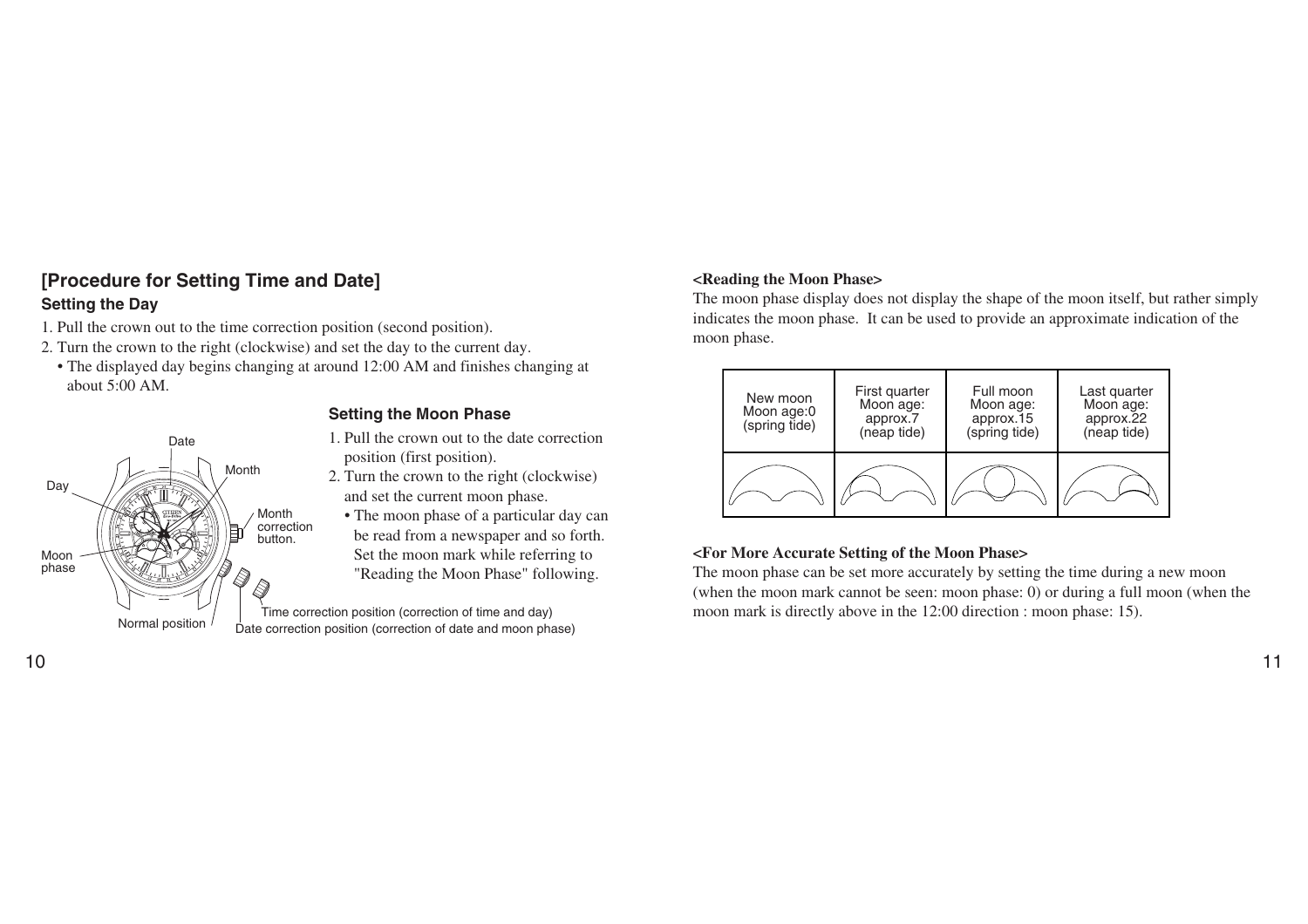## **Setting the Date and Month**

- 1. Pull the crown out to the date correction position (first position).
- 2. Set the date and month.
	- The date hand turns to the right when the crown is turned to the left (counterclockwise).
	- The month changes when the month correction button is pressed.

### **[When the Date is Set from the 3rd to the 30th]**

- (1) Turn the crown to the left and set the date hand to **today's date**.
- (2) Press the month correction button and set the month to the **current month**.

### **[When the Date is Set to the 31st]**

- (1) Temporarily set the date to the **30th**.
- (2) Press the month correction button and set the month to the **current month**.
- (3) Set the date to the **correct date of the 31st**.

## **[When the Date is Set to the 1st or 2nd]**

- (1) Temporarily set the date to the **30th**.
- (2) Press the month correction button and temporarily set the month to the **previous month**.

Examples: Set the month to December when setting the month to January Set the month to February when setting the month to March

(3) Set the date to the **correct date of the 1st or 2nd**.

The month changes to the current month simultaneous to the date changing from the 31st to the 1st.

3. Return the crown to the normal position.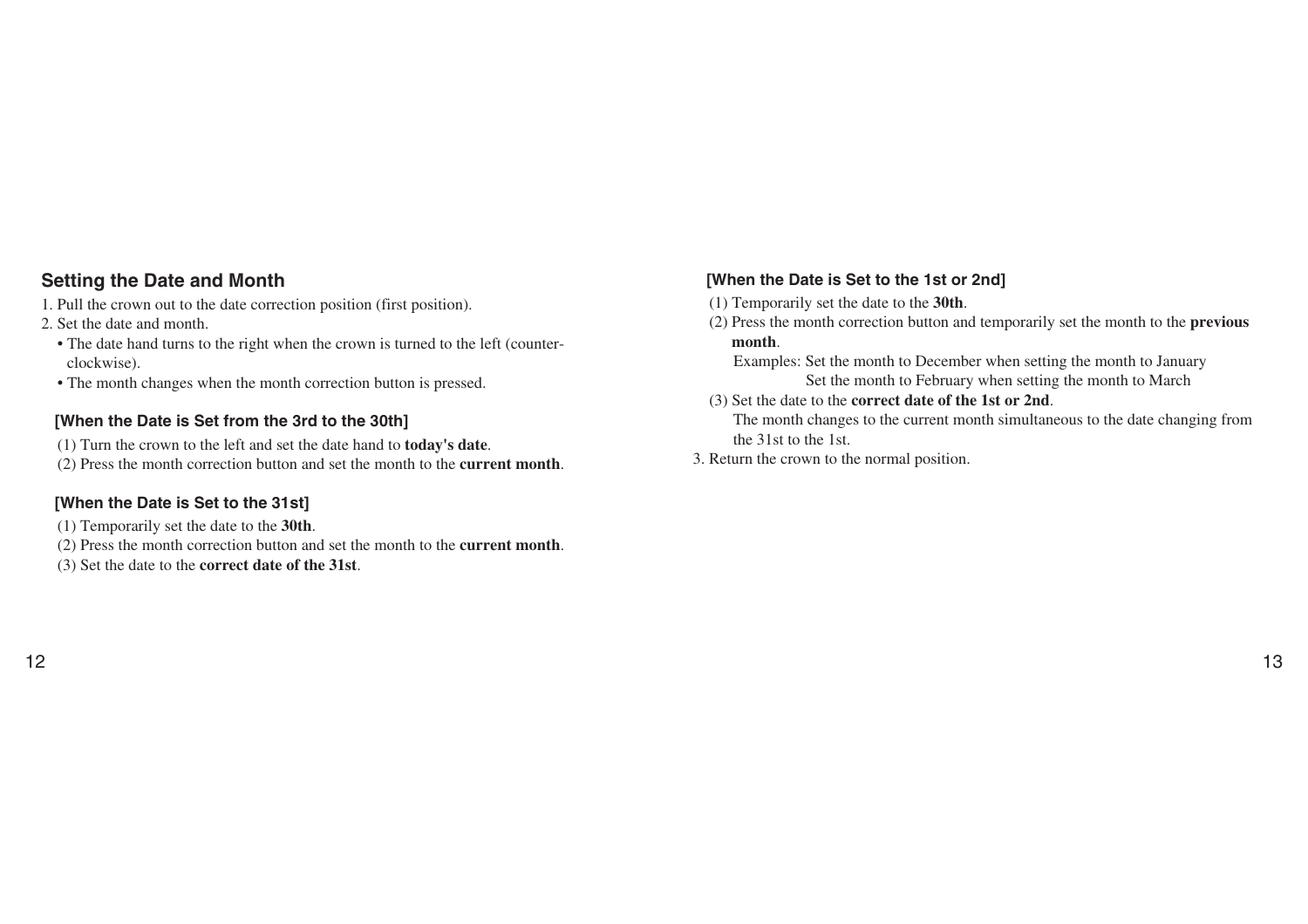### **Setting the Time**

- 1. Pull the crown out to the time correction position (second position) when the second hand reaches the 0 seconds position.
- 2. Turn the crown to the right (clockwise) and set the time.
	- The day changes immediately after about 5:00 AM. Set the time while paying attention to AM and PM by referring to the time when the day has changed.
- 3. Return the crown to the normal position in synchronization with a telephone or other time service.

### **[Helpful Hint for Setting the Time Accurately]**

After first stopping the second hand at the 0 seconds position, advance the hour hand and minute hand 4-5 minutes past the correct time and then turn it back in the counterclockwise direction to the correct time to accurately set the time.

#### **[Notes]**

- If the date is corrected when the time on the watch is between 9:00 PM and 12:00 AM, the date may not change on the following day. Avoid correcting the date during this time.
- The calendar operates based on a 31-day month. Correct the date by turning the crown to the to the left to set to the first day of the following month in months with less than 31 days (months with 30 days and February).
- Avoid correcting the month when the date hand indicates a date from the 31st to the 2nd. If you want to correct the month during this time, wait until the date hand is outside the range of the 31st to the 2nd. Then reset the date hand to the correct date.
- When turning the crown to the left (counter-clockwise) when correcting the time or day, the changing of the date may change a day late during normal use.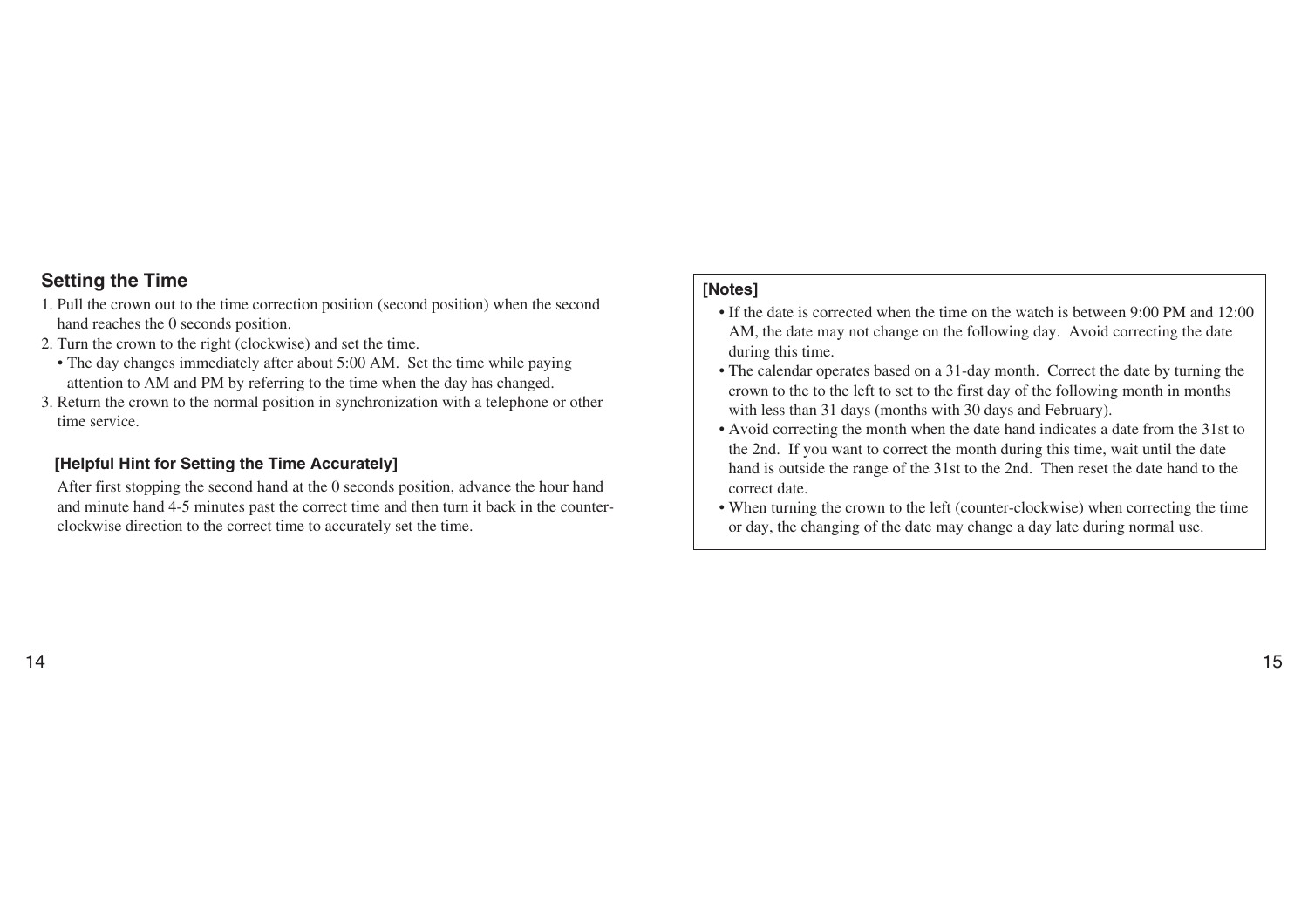## **5. Unique Features of Solar-Powered Watches**

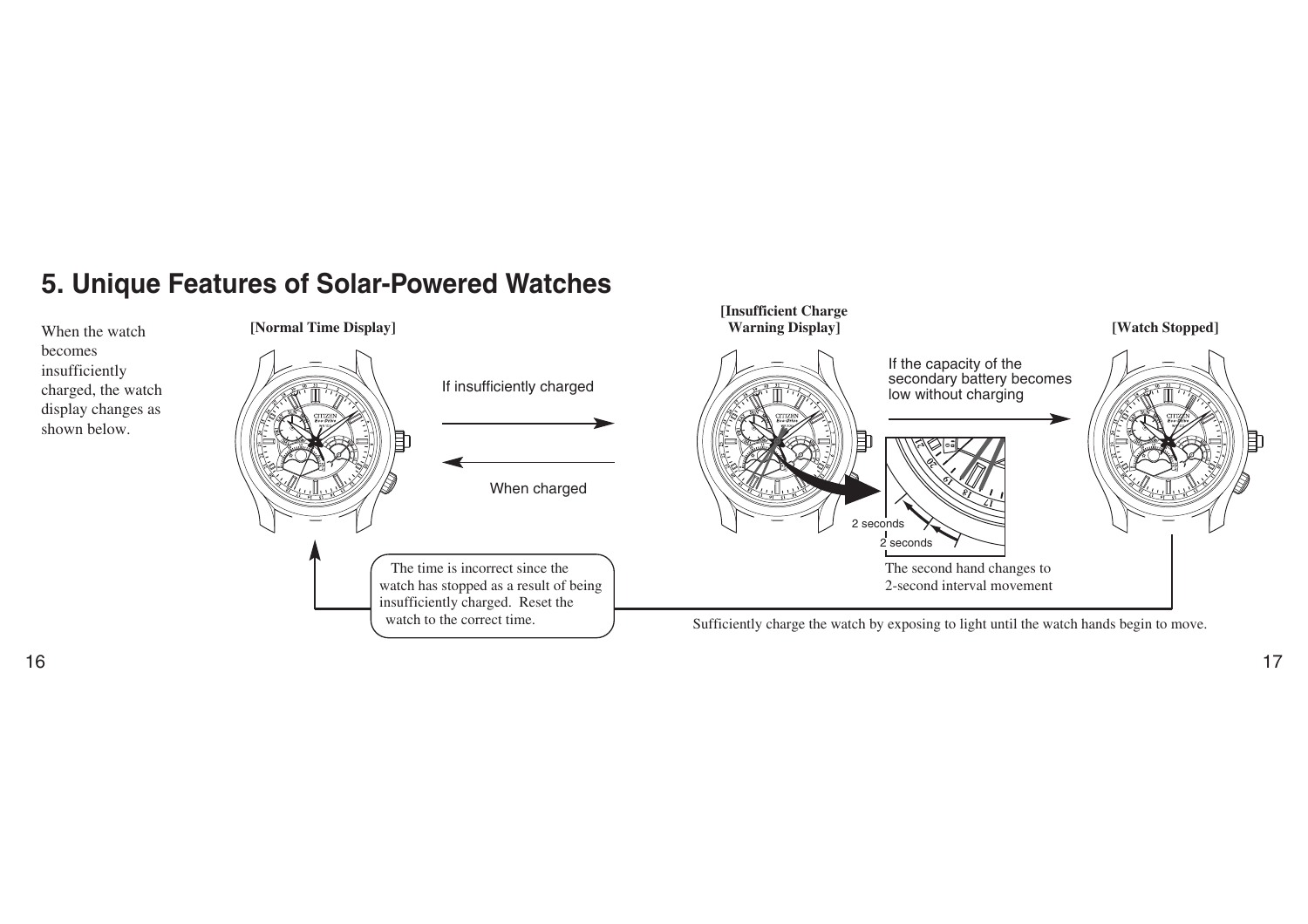## **<Insufficient Charge Warning Feature>**

**When the watch becomes insufficiently charged, the second hand begins 2-second interval movement to indicate that the watch is insufficiently charged.** 



• Although the watch continues to run normally at this time, the watch will stop after about 4 days have passed since the watch has become insufficiently charged.

Charge the watch by exposing to light to return to the original 1-second interval movement. Sufficiently charge the watch even after it has returned to 1-second interval movement to ensure that it can be used comfortably. There is no risk of overcharging since the watch is provided with an overcharging prevention feature.

• Although the watch will begin to run again when exposed to light after it has stopped due to being insufficiently charged, since the time is incorrect, reset the time after sufficiently charging the watch.

## **<Overcharging Prevention Feature>**

When the secondary battery becomes fully charged as a result of exposing the watch dial (solar cell) to light, the overcharging prevention feature is activated automatically to prevent the battery from being charged further. Consequently, there is no degradation in the performance of the solar cell or secondary battery no matter how often the watch is charged. This lets you expose the watch to light without worrying about overcharging.

## **<Quick Start Feature>**

The watch will stop running if it is not charged at all. The watch hands will begin to move after about 10 seconds when the watch is exposed to light. (The time until the hands begin to move varies depending on the model of the watch and the intensity of the light.) However, please note that the watch may stop again since it will not be adequately charged if the light is blocked at this time.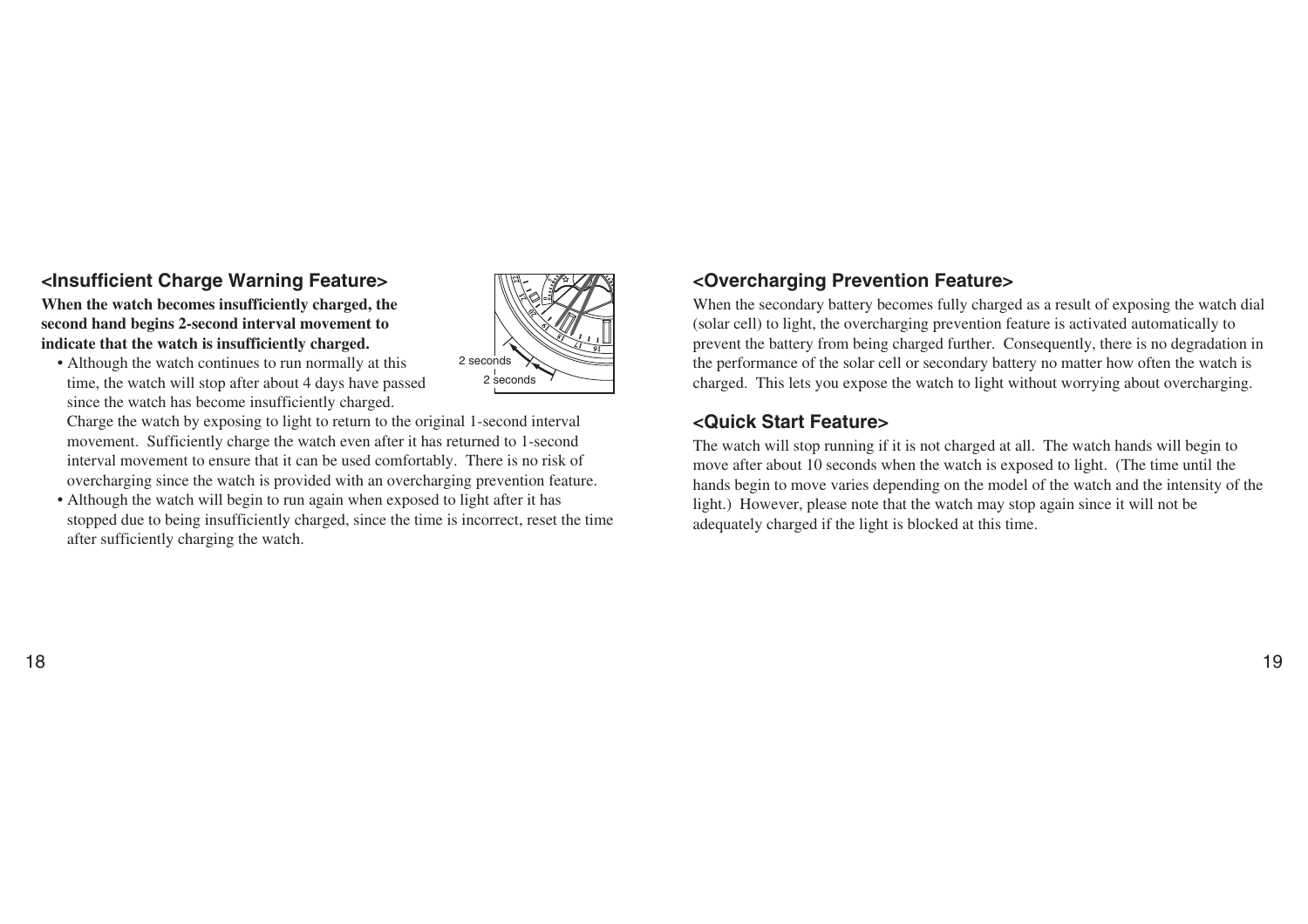## **6. General Reference for Charging Times**

The time required for charging varies according to the model of the watch (color of the dial, etc.). The following times are shown below to serve only as a reference.

\* Charging time refers to the amount of time the watch is continuously exposed to light.

|                      | Environment                                            | Charging time                                      |                                                                                           |                                                                           |  |
|----------------------|--------------------------------------------------------|----------------------------------------------------|-------------------------------------------------------------------------------------------|---------------------------------------------------------------------------|--|
| Illuminance<br>(lux) |                                                        | Approx. charging<br>time for 1 day of<br>operation | Approx. charging<br>time from the<br>stopped state until<br>1-second interval<br>movement | Approx. charging<br>time from the<br>stopped state until<br>fully charged |  |
| 500                  | Inside an ordinary office                              | 4 hours                                            | 40 hours                                                                                  |                                                                           |  |
| 1,000                | 60-70 cm (24-28 in) under a<br>fluorescent lamp (30 W) | 2 hours                                            | 18 hours                                                                                  |                                                                           |  |
| 3,000                | 20 cm (8 in) under a<br>fluorescent lamp (30 W)        | 40 minutes                                         | 6 hours                                                                                   | 120 hours                                                                 |  |
| 10,000               | Outdoors, cloudy weather                               | 11 minutes                                         | 2 hours                                                                                   | 35 hours                                                                  |  |
| 100,000              | Outdoors, summer, under<br>direct sunlight             | 3 minutes                                          | 16 minutes                                                                                | 12 hours                                                                  |  |

Full charging time: Time required for charging the watch from the stopped state to fully charged. Charging time for 1 day of operation: Time required for charging the watch to run for 1 day at 1-second interval movement.

#### **[Note]**

• Once fully charged, the watch will continue to run for about 6 months with any additional charging. As shown in the table above, a considerable amount of time is required until the watch starts running once the watch has stopped as a result of being insufficiently charged. Try to keep your watch sufficiently charged at all times by charging everyday.

Furthermore, it is recommended to charge your watch by exposing to direct sunlight once a month.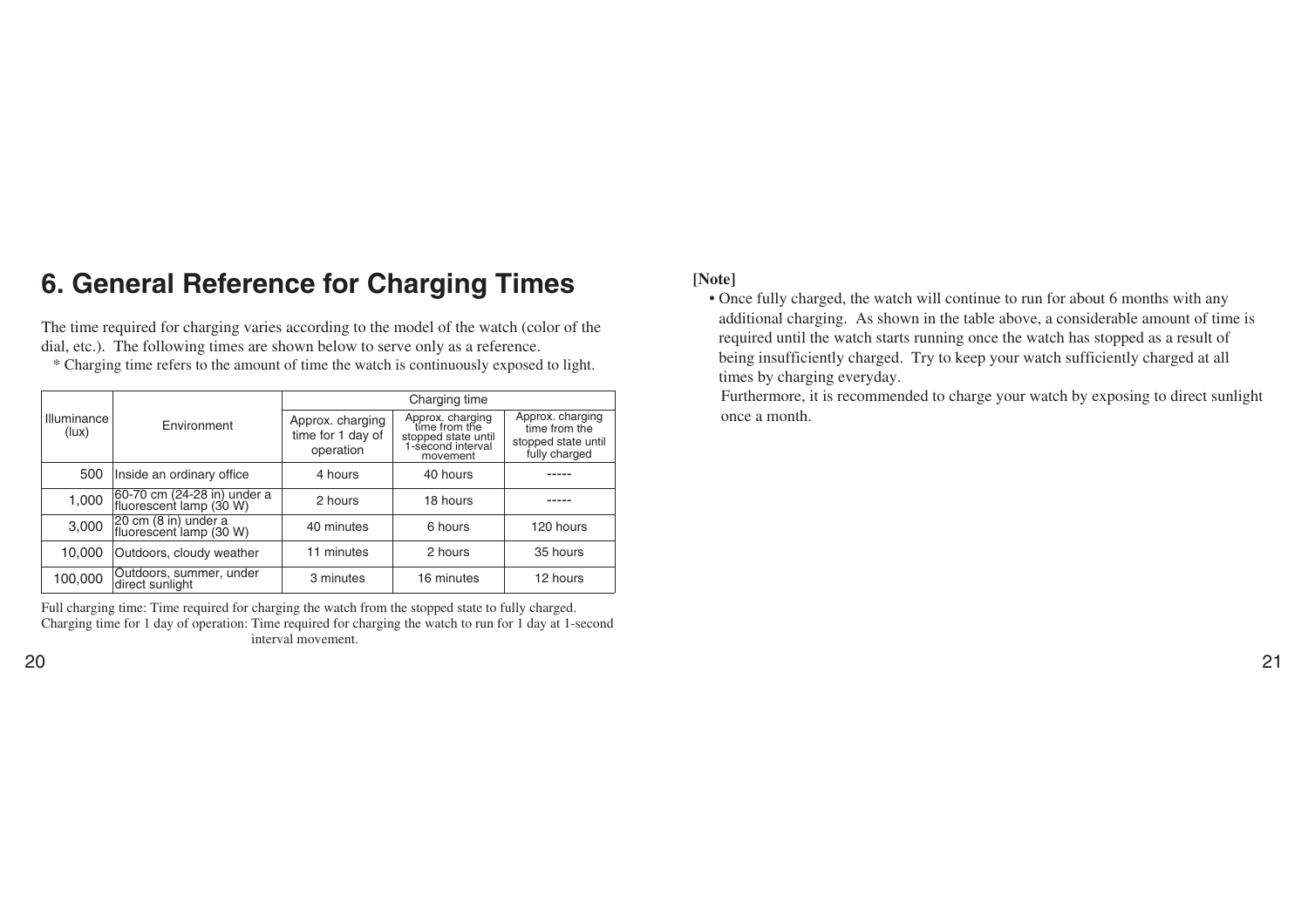## **7. Solar-Powered Watch Handling Precautions**

## **[Try to keep the watch charged at all times]**

Please note that if you frequently wear long sleeves, the watch can easily become insufficiently charged because of being hidden and not exposed to light. When you take the watch off, try to place in as bright a location as possible so that it will always be charged and continue to run properly at all times.

#### **Charging Precautions**

• Avoid charging the watch at high temperatures (about 60°C / 140°F or higher) since allowing the watch to reach a high temperature during charging can cause a malfunction.

#### **Examples:**

- Charging by placing the watch too close to a light source that may become hot such as an incandescent lamp or halogen lamp.
- Charging by placing the watch on an automobile dashboard that can easily reach a high temperature.
- 22 23

• When charging the watch with an incandescent lamp, halogen lamp or other light source that may reach a high temperature, always make sure to place the watch at least 50 cm (20 in) away from the light source to prevent the watch from reaching a high temperature.

### **Handling of Secondary Battery**

- Never attempt to remove the secondary battery from the watch.
- If the secondary battery must unavoidably be removed, store it out of the reach of small children to prevent accidental swallowing.
- If the secondary battery should happen to be swallowed, consult a physician immediately and seek medical attention.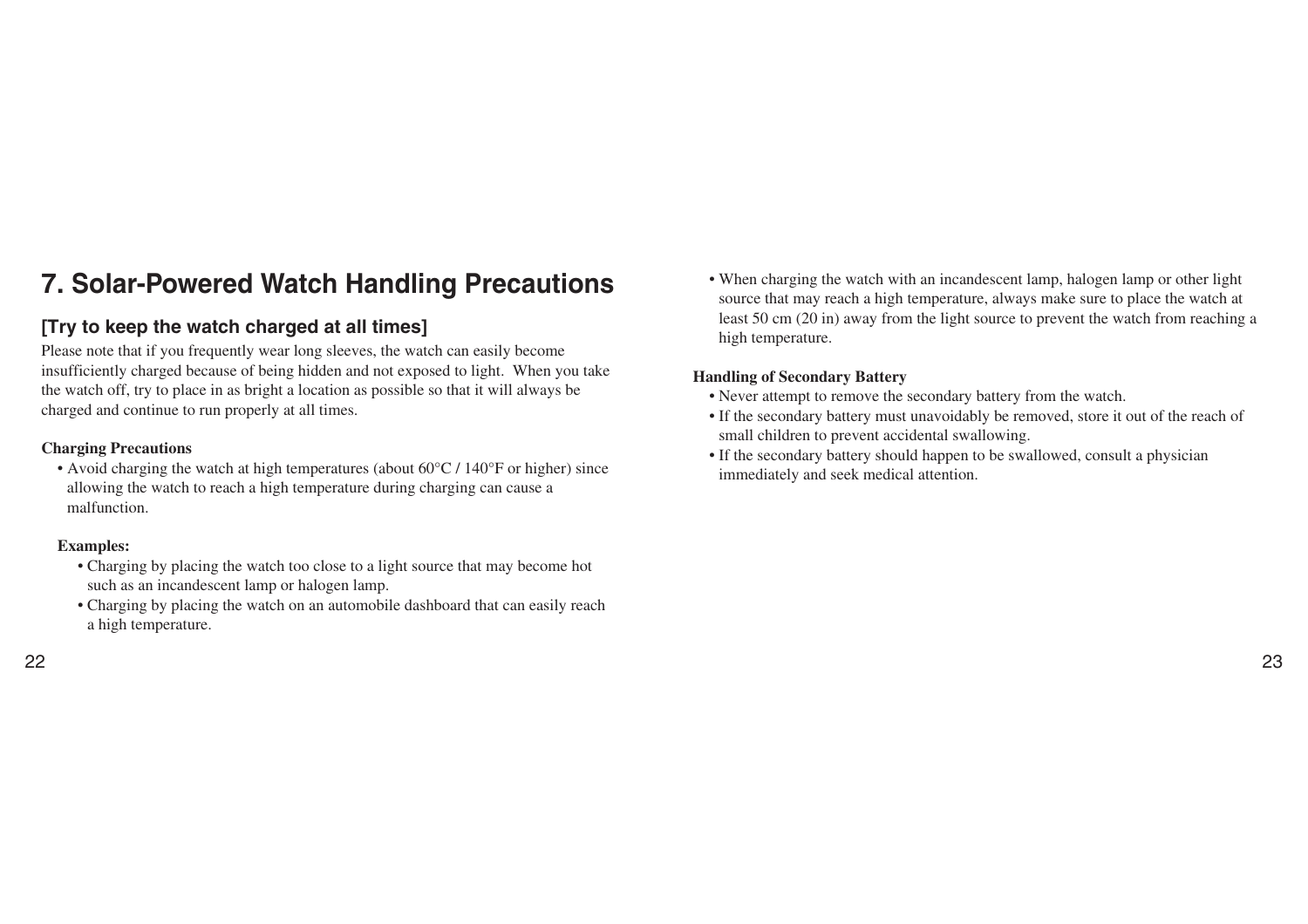#### **Only Use the Specified Secondary Battery**

- Never use a secondary battery other than the genuine secondary battery used in this watch. Even if another type of secondary battery is installed in the watch, the watch structure does not permit its operation. In cases in which a different secondary battery such as a silver battery is forcibly installed in the watch and charged, overcharging may occur that will eventually cause the secondary battery to rupture. This can result in the risk of the watch being damaged or injury to the wearer.
- When the secondary battery is replaced, always make sure to use the specified secondary battery.

## **8. Replacing the Secondary Battery**

Unlike ordinary silver batteries, the secondary battery used in this watch does not have to be periodically replaced due to repeated charging and discharging.

## **9. Precautions**

### **WARNING: Water-resistance performance**

- Water-resistance for daily use (to 3 atmospheres): This type of watch is water-resistant to minor exposure to water. For example, you may wear the watch while washing your face; however, it is not designed for use underwater.
- Upgraded water-resistance for daily use (to 5 atmospheres): This type of watch is waterresistant to moderate exposure to water. You may wear the watch while swimming; however, it is not designed for use while skin diving.
- Upgraded water-resistance for daily use (to 10/20 atmospheres): This type of watch may be used for skin diving; however, it is not designed for scuba or saturated diving using helium gas.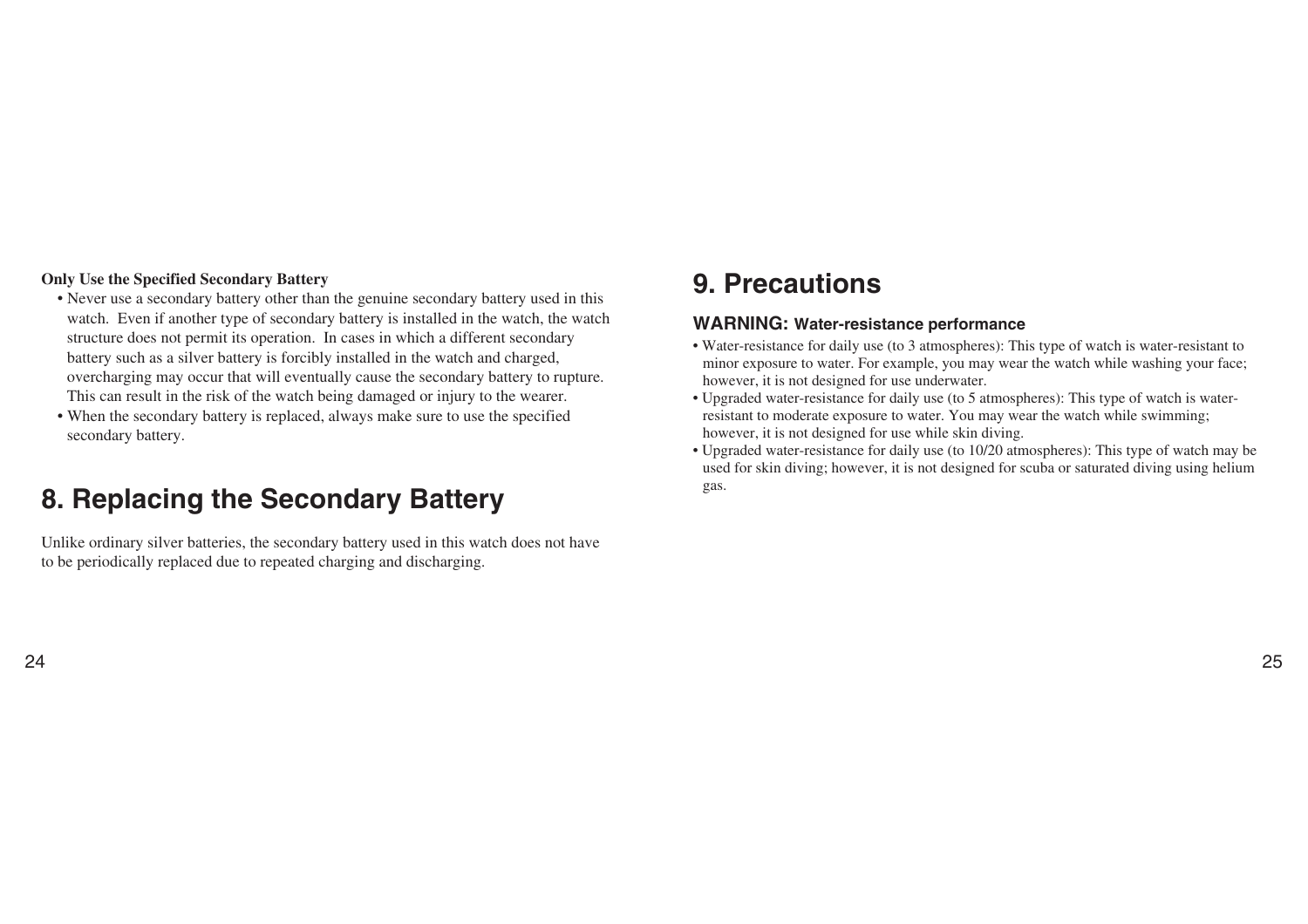## **WARNING: Water-resistance performance**

There are several types of water-resistant watches, as shown in the following table.

For correct use within the design limits of the watch, confirm the level of waterresistance of your watch, as indicated on the dial and case, and consult the table.

| he unit "bar" is roughly equal to 1 atmosphere.<br>WATER RESIST(ANT) xx bar may also be indicated as<br>W.R. xx bar. |                                                                         | <b>Examples of use</b>                  |                                                       |                                                                          |                                              |                                 |                                                              |
|----------------------------------------------------------------------------------------------------------------------|-------------------------------------------------------------------------|-----------------------------------------|-------------------------------------------------------|--------------------------------------------------------------------------|----------------------------------------------|---------------------------------|--------------------------------------------------------------|
|                                                                                                                      |                                                                         | <u>(رت)</u>                             |                                                       | Q                                                                        | $\circ$ 6<br>$\circ\ ^\circ\ ^\circ\ ^\circ$ |                                 |                                                              |
| Dial                                                                                                                 | <b>Indication</b><br>Case<br>(case back)                                | <b>Specifications</b>                   | Minor exposure to water<br>(washing face, rain, etc.) | Moderate exposure to<br>water (washing, kitchen<br>work, swimming, etc.) | Marine sports<br>(skin diving)               | Scuba diving<br>(with air tank) | Operation of the<br>crown or button<br>with moisture visible |
| <b>WATER RESIST</b><br>or no indication                                                                              | <b>WATER</b><br>RESIST(ANT)                                             | Water-resistant to<br>3 atmospheres     | <b>OK</b>                                             | <b>NO</b>                                                                | <b>NO</b>                                    | <b>NO</b>                       | <b>NO</b>                                                    |
| WR 50 or WATER<br>RESIST 50                                                                                          | <b>WATER</b><br>RESIST(ANT) 5 bar or<br>WATER RESIST(ANT)               | Water-resistant to<br>5 atmospheres     | <b>OK</b>                                             | OK                                                                       | <b>NO</b>                                    | <b>NO</b>                       | <b>NO</b>                                                    |
| WR 100/200 or<br><b>WATER RESIST</b><br>100/200                                                                      | <b>WATER RESIST(ANT)</b><br>10bar/20 bar or<br><b>WATER RESIST(ANT)</b> | Water-resistant to<br>10/20 atmospheres | <b>OK</b>                                             | OK                                                                       | OK                                           | <b>NO</b>                       | <b>NO</b>                                                    |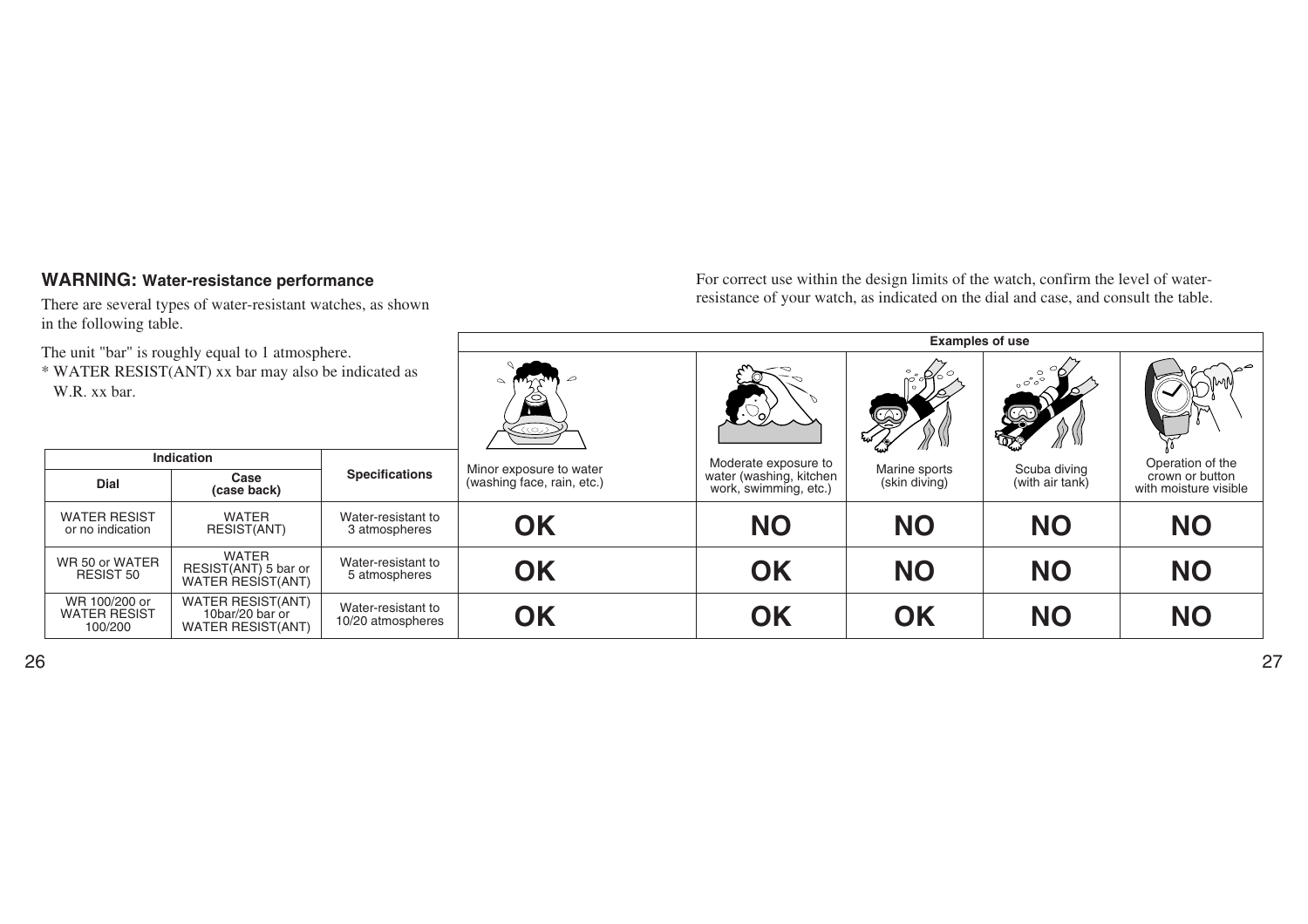## **CAUTION**

- Be sure to use the watch with the crown pressed in (normal position). If your watch has a screw-lock type crown, be sure to tighten the crown completely.
- Do NOT operate the crown or button with wet fingers or when the watch is wet. Water may enter the watch and compromise water-resistance.
- If the watch is used in seawater, rinse with fresh water afterward and wipe with a dry cloth.
- If moisture has entered the watch, or if the inside of the crystal is fogged up and does not become clear within a day, immediately take the watch to your dealer or Citizen Service Center for repair. Leaving the watch in such a state will allow corrosion to form inside.
- If seawater enters the watch, place the watch in a box or plastic bag and immediately take it in for repair. Otherwise, pressure inside the watch will increase, and parts (crystal, crown, buttons, etc.) may come off.

### **CAUTION: Keep your watch clean.**

- Leaving dust and dirt deposited between the case and crown may result in difficulty in pulling the crown out. Rotate the crown while in its normal position, from time to time, to loosen dust and dirt and then brush it off.
- Dust and dirt tend to be deposited in gaps in the back of the case or band. Deposited dust and dirt may cause corrosion and soil your clothing. Clean the watch occasionally.

#### **Cleaning the Watch**

- Use a soft cloth to wipe off dirt, perspiration and water from the case and crystal .
- Use a soft, dry cloth to wipe off perspiration and dirt from the leather band.
- To clean a metal, plastic, or rubber watchband, wash away dirt with mild soap and water. Use a soft brush to remove dust and dirt jammed in the gaps in the metal band. If your watch is not water-resistant, take it to your dealer.

**NOTE:** Avoid using solvents (thinner, benzine, etc.), as they may mar the finish.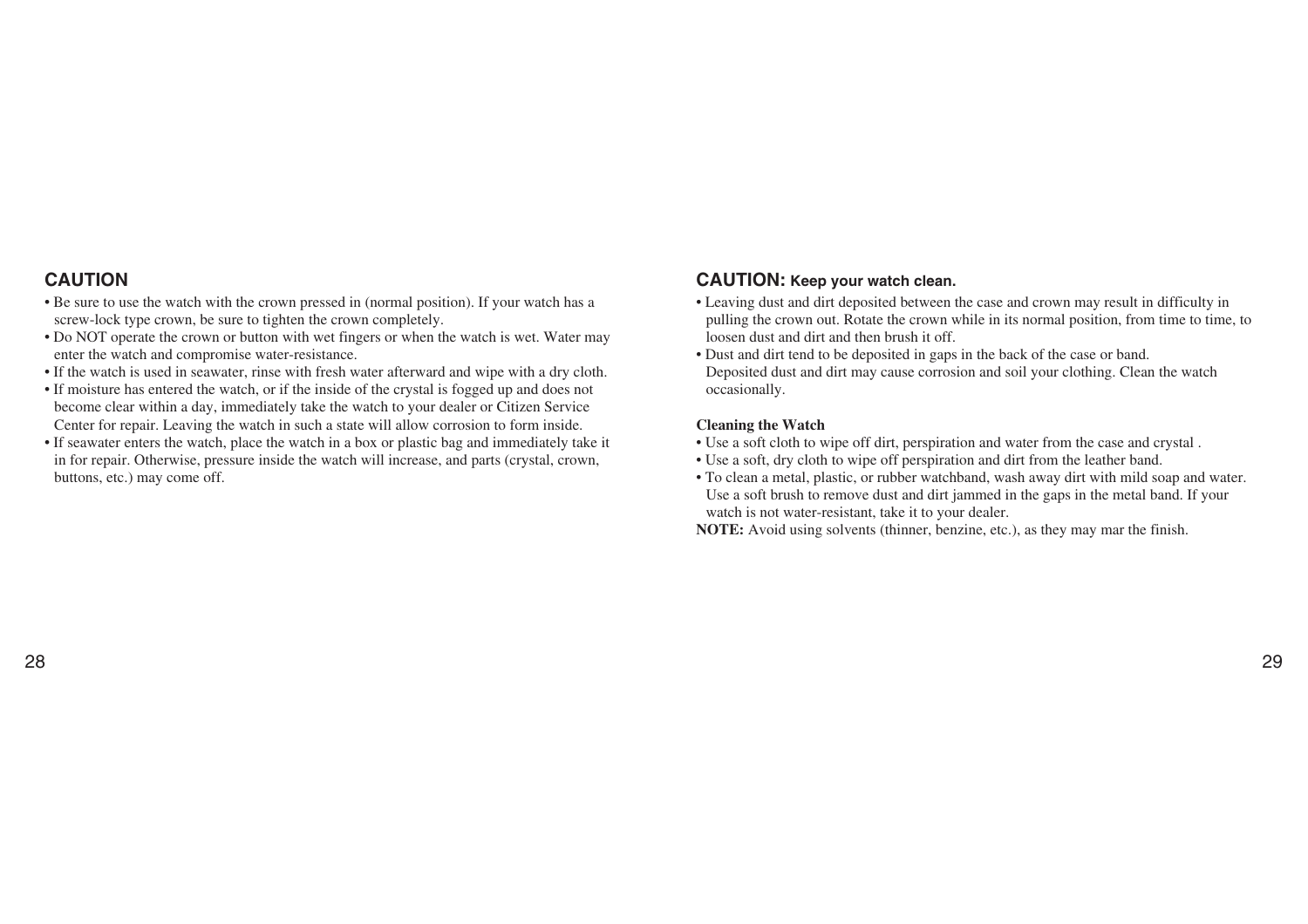#### **CAUTION: Operating environment**

- Use the watch within the operating-temperature range specified in the instruction manual. Using the watch where temperatures are outside the specified range, may result in deterioration of functions or even stoppage of the watch.
- Do NOT use the watch in places where it is exposed to high temperature, such as in a sauna.

Doing so may result in a skin burn.

• Do NOT leave the watch in a place where it is exposed to high temperature, such as the glove compartment or dash-board of a car.

Doing so may result in deterioration of the watch, such as deformation of plastic parts.

• Do NOT place the watch close to a magnet.

Timekeeping will become inaccurate if you place the watch close to magnetic health equipment such as a magnetic necklace or a magnetic latch of a refrigerator door or handbag clasp or the earphone of a mobile phone. If this has occurred, move the watch away from the magnet and reset the time.

- Do NOT place the watch close to household appliances that generate static electricity. Timekeeping may become inaccurate if the watch is exposed to strong static electricity, such as is emitted from a TV screen.
- Do NOT subject the watch to a strong shock such as dropping it onto a hard floor.
- Avoid using the watch in an environment where it may be exposed to chemicals or corrosive gases.

If solvents, such as thinner and benzine, or substances containing such solvents come in contact with the watch, discoloration, melting, cracking, etc. may result. If the watch comes in contact with mercury used in thermometers,the case, band or other parts may become discolored.

#### **Periodical inspections**

Your watch needs inspection once in every two or three years for safety and long use. To keep your watch water-resistant, the packing needs to be replaced regularly. Other parts need to be inspected and replaced if necessary. Ask for Citizen geuine parts upon replacement.